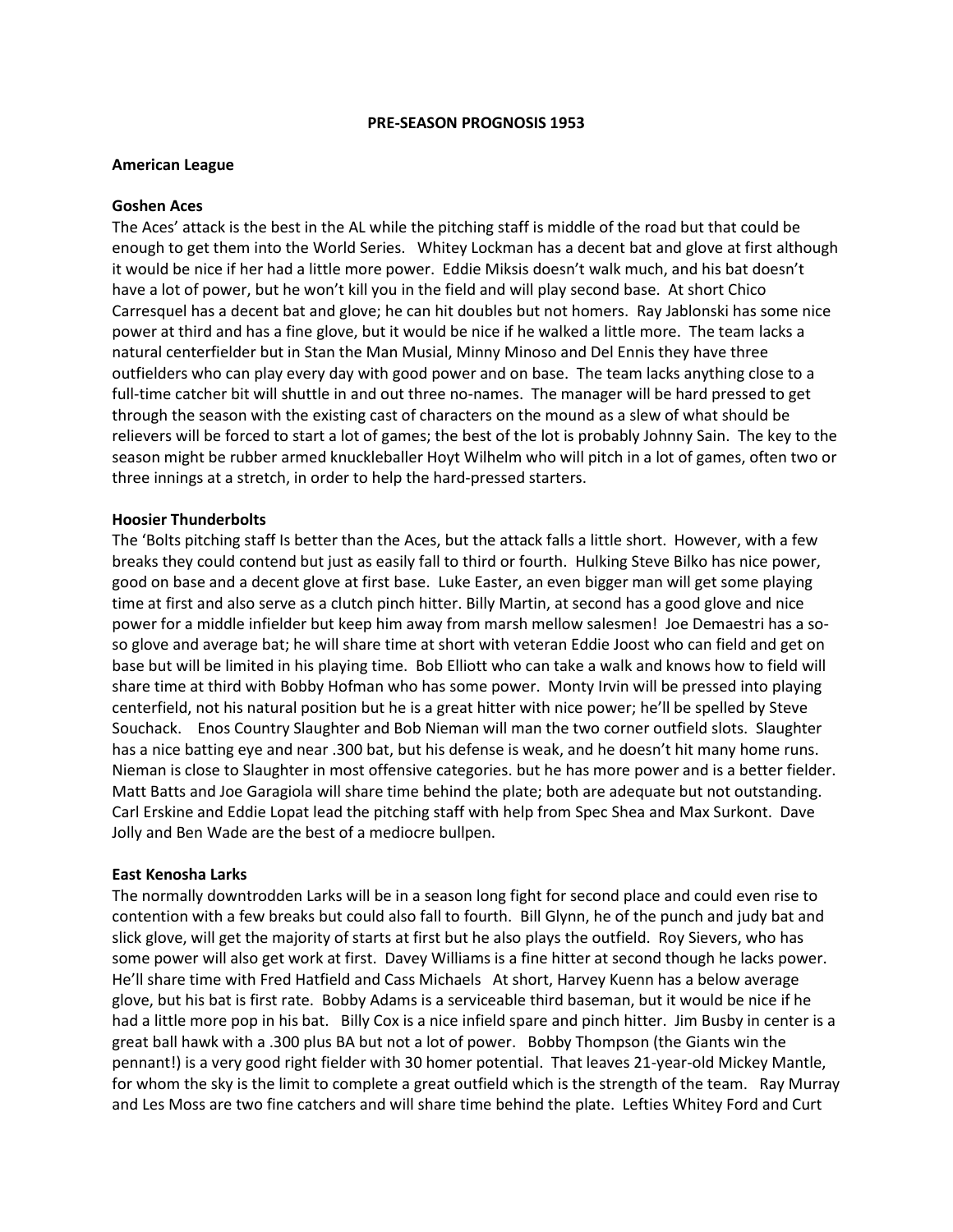Summons lead the mound staff and they'll get a lot of help from swingmen Bob Buhl, Chuck Stobbs and Walt Masterson. Bob Hooper is the leader of the bullpen, but this is not a team strength.

### **South River Muck Dogs**

What a difference a year makes! The Dogs were a putrid 42-112 in 1952 but they will battle the Larks for third this year and could rise even higher with a lot of breaks. The pitching staff is on a par with the Thuderbolts and Larks as the best in the division. The Big Klu Ted Kluszewski has a leaky glove at first but a powerful bat and could easily top 40 homers. First round pick Jim Gilliam looks to be a long-time star at second base as he can do just about everything except hit home runs. Shortstop is a problem as the manager will have to shuttle in several players, none of whom can hit much. At third Pete Suder has a great glove and can hit for a decent average but doesn't walk much and has little power. The shortstop trio will fill in for him as needed. Jimmy Piersall has a great glove and arm in right field; his bat is Ok but not much power. Hal Rice will be limited to less than 100 games, but he has a decent, if punchless bat. Peanuts Lowrey is the best of a bad lot of part-timers that will need to fill in the rest of the garden slots. The catching chores will be shared by Wes Westrum and Ed Fitzgerald; Wes is the better of the two. Robin Roberts and Virgil Trucks are both workhorses with 20-win potential and the undoubted leaders of the pitching staff. Several decent swingmen will complement them, and Bob Kuzava is a fine reliever.

# **Maumee River Carp**

The defending champs are the exact opposite of the Muck Dogs as they won 96 regular season games and beat the Arsenal in five games in the fall classic but might not break .500 this year. Dick Kryhoski who has a little power will share time at first with Paul Smith who has very little. Billy Goodman who also plays first will share time at second with Wayne Terwilliger. Goodman is a much better hitter, but Wayne isn't bad. The Scooter, Phil Rizzuto who knows how to take a walk and field his position is the incumbent shortstop. George Kell at third has a good bat and won't kill you in the field. Sammy White is a serviceable catcher and will be backed up by Del Wilbur. Jackie Jensen is the only full-time outfielder on the roster; he has some decent power and knows how to take a walk. Don Lenhardt will be great for about 100 games, but the rest of the garden starts will go to several part-timers the best of whom is Mel Clark. Then we get to the pitching staff where the biggest fall off from 1952 will take place. Jim Lemon is still the ace of the staff, and he might repeat his 20 plus wins of last year with the proper support but Bob Rush who won 20 games last year will be an also ran. Lemon's only solid help in the rotation will come from swingmen Mike Fornieles and Joe Dobson but neither will be able start much more than 20 games. Rubber armed relievers Marlin Stuart and Johnny Hetki will provide some quality in the bullpen, but former ace Jim Konstanty is a shell of his former self.

# **River City Rugrats**

Big falloff after the top five and the only thing that will keep the Rats out of the cellar is the putrid pitching staff of the Giants. Walt Dropo at first is allergic to the base on balls and has minimal power although he can field his position well. Bobby Young is a decent second baseman with a punchless bat. Shortstop is a grab bag with four men shuttling in and out. Ted Marsh and Willie Miranda can field OK but none of the quartet can hit. A completely different story at third where Eddie Mathews holds court. He can do it all and it wouldn't surprise if he flirted with 50 homers. Yogi Berra is the incumbent catcher and one of the best in all of SPBIII. He can hit, field and knows the strike zone. Hank Bauer in right is the best of the outfielders although it would be nice if he hit a few more home runs. Frank Thomas, who has good power and Johnny Groth will get most of the rest of the outfield starts. Ted Williams will be severely restricted in his playing time due to the Korean War but when he is in there, watch out. Burly Early Wynn and Bullet Bob Feller will lead the starting staff, but they'll get some quality help from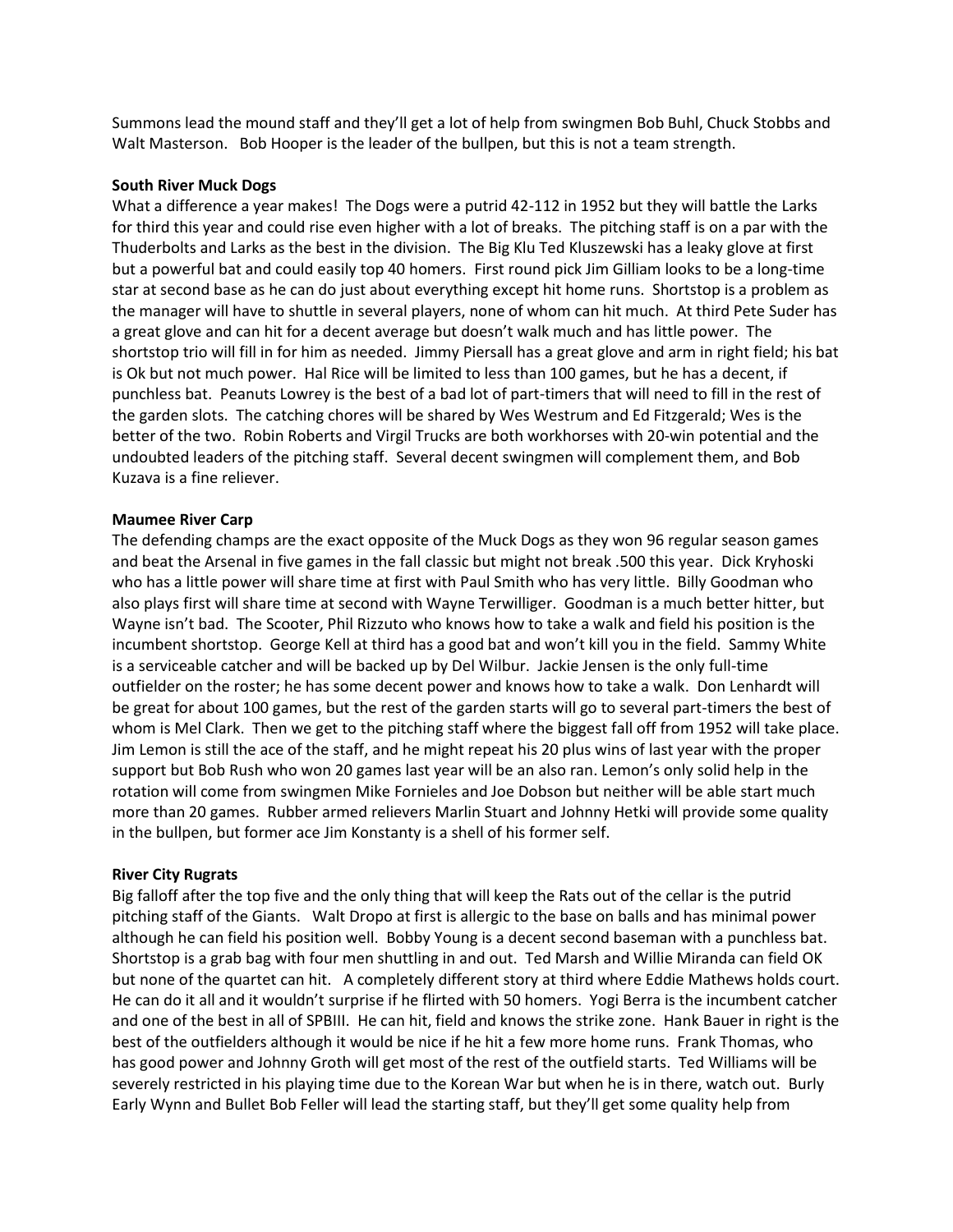swingman Lew Burdette. Rookie Johnny Podres has a bright future, but it might be asking s lot to get much from him this year. The rest of the staff is shaky and only Andy Hansen could be considered a reliable reliever.

### **Brooklyn Royal Giants**

The Giants seem anchored in last place unless their pitching staff seriously overachieves. Earl Torgenson is a decent first baseman and he'll split time with Tookie Gilbert who can field but definitely not hit. Solly Hemus, a great hitter, especially for a middle infielder is a much better shortstop but he'll be forced to play second, where he stinks to make room for Billy Hunter who only plays short. Hunter wrote the book on good field, no-hit shortstops. Vern Stephens and Jimmy Dyck will share time at third. Stephens is a much better hitter. Cracker jack utility man Connie Ryan will get starts at first, second and third all of which he plays well in the field, and he has a good bat. Hot shot rookie Ernie Banks is waiting in the wings. trio of catchers will share time behind the plate; none are exceptional, but they won't kill you either. Ritchie Ashburn in center can't hit home runs and has a weak arm but otherwise he is sensational as he can hit well over .300 and knows the strike zone. Gene Woodling is even better than Ashburn in drawing walks and will be another regular in the garden. Rip Repulski is the third outfielder and is well above average. As stated above, the pitching staff is a shambles as the team lacks anything even close to a leader and will have to go with some very sorry pitchers for the vast majority of starts. A bullpen, what is that! They do seem to be poised to get a solid shot at Hank Aaron, who is burning up the Negro Leagues and will be available in the 1954 draft.

#### **National League**

### **Chicago Stampers**

Chicago has the best pitching staff in the league and the offense isn't far off. The Hawks may make some noise if their pitching holds up but right now the Stampers are solid favorites in the NL. Joe Collins will share time at first with Dick Gernert. Collins has some power, but Gernert really knows the strike zone. Spectacular Jackie Robinson is one of the best players in the league. He can hit for average, take a walk, has nice power, can steal a base and is a decent fielder at second and several other positions. Pee Wee Reese at short has a good sense of the strike zone, decent power for a middle infielder and is an adequate fielder. Ray Boone at third has very good power, can take a walk and is a good fielder. Sherm Lollar and Del Rice will share time at catcher, and both are well above average. Ralph Kiner, Frankie Baumholtz and Dale Mitchell are three solid outfielders but playing time will need to be found for Sid Gordon and Johnny Wyrostek. Southpaw Warren Spahn is one of the best pitchers in the league, but Bob Porterfield isn't far behind. The balance of the team starts will go to several solid swingmen. Hal White is a great reliever and will get a lot of help from a wide cast of characters.

#### **Schaumburg Hawks**

The Hawks will have an ironman lineup with seven of the regulars playing together for at least 145 games. The only exceptions are right field where Hank Sauer will be limited to 110 or so games and catcher which consists of a cast of thousands. First base belongs to Mickey Vernon who could challenge for the batting title, has good power and solid defernse. Red Schoendist at second is another batting champion challenger who has very good power for a middle infielder and is a great fielder. Granny Hamner at short has 20-homer potential and is also a sensational fielder. Puddin Head Jones anchors the infield at third and even though his BA won't be that great he can hit a homer and knows how to draw a walk. Joe Ginsberg is the best of the five headed catching hydra. Duke Snider in center and Gus Zernial in left both have 40-homer bats, know how to draw a walk and can field their positions. Sauer in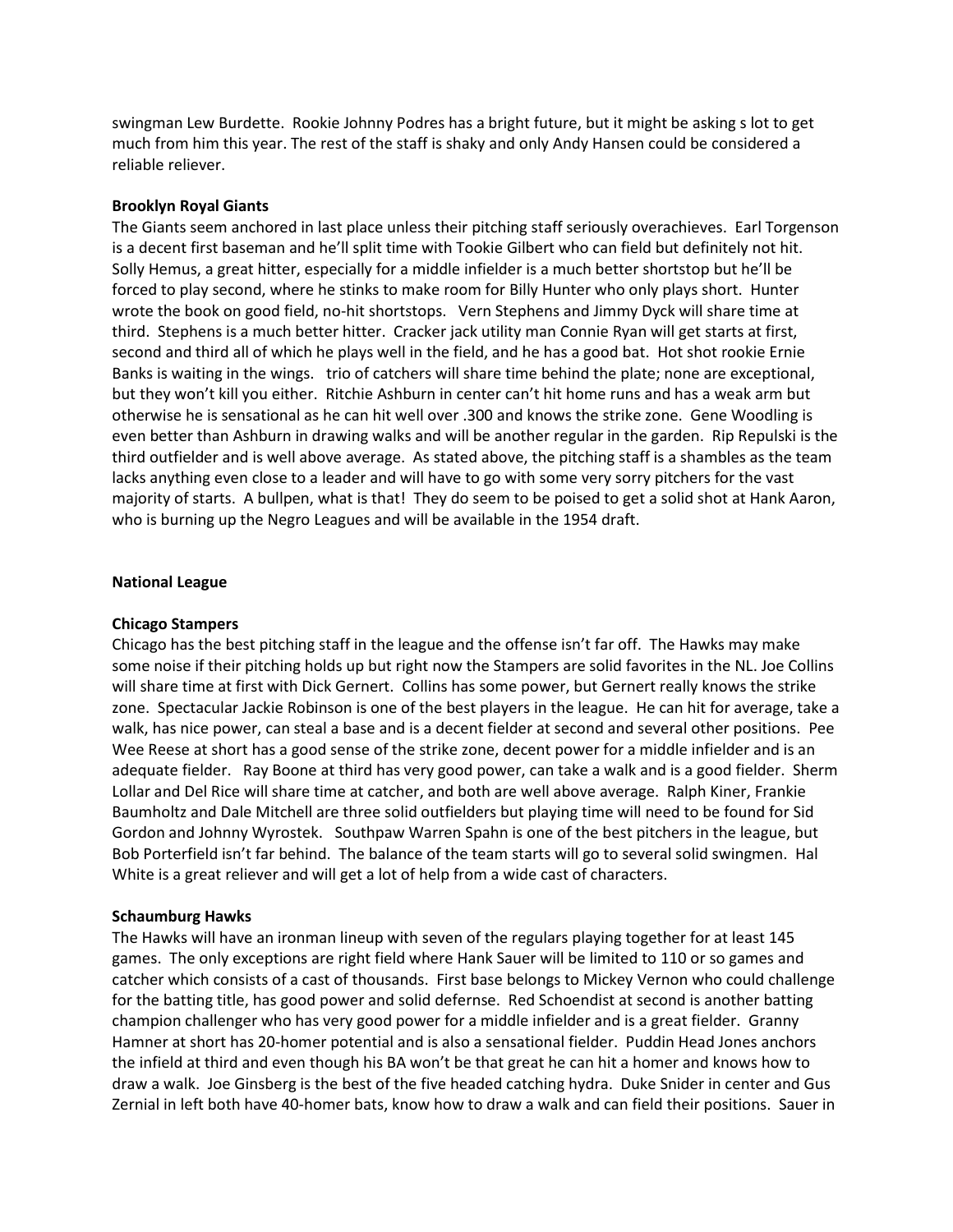right will be limited in his playing time but when he is in the lineup look for decent power, good OB and a solid glove. Gene Stephens will fill in when Gus is on the bench; his bat isn't much, but he can field. Ruben Gomez and Larry Jansen are the top starters and swingmen Allie Reynolds and Bill Henry are also solid. The key to the season will be the bottom of the rotation as Billy Loes and Russ Meyer (not the porno king) need to come through. Ageless Satchell Paige, Tom Gorman and Clem Labine form a very good bullpen. The pitching staff is clearly the key to the Hawks' chances to compete in 1953

### **Rock Island Arsenal**

Rock Island breezed to the 1952 pennant with 110 wins and a seventeen-game lead over their closest competitors before losing the World Series, but this is another year. They might challenge the Hawks for second but will also need to hold off the Grays and Blues to hang onto third. Eddie Robinson at first has decent power but a putrid glove. At second Nellie Fox has some issues with LHP but otherwise he is a solid hitter with a great glove. Roy McMillan at short is a solid fielder but doesn't have much of a bat. The star of the show is third baseman Al Rosen who could easily challenge for MVP. He has a great BA, knows the strike zone, can hit 40 homers and is a good fielder; can't ask for much more. Grady Hatton is a solid utilityman. Hatton has a decent batting eye but that's about all you can say positive about the duo. Smokey Burgess and Stan Lopata will share time behind the plate. Neither is much of a fielder, but Smokey is a much better hitter. Larry Doby in center has 30-homer power and a feel for the strike zone; his defense is acceptable. Dave Philley can play every day in right and his bat is solid, but with minimal power. Cal Abrams and Bob Kennedy will share the third outfield slot; Abrams has modest power, but Kennedy is punchless. Billy Pierce and Vic Raschi are a solid L/R duo at the top of the rotation and the balance of the starts will go to decent if unspectacular hurlers. Ernie Johnson, Harry Dorish and AL Brazle form a decent bullpen.

### **Worchester Grays**

The Grays have some hope for third but could just as easily fall to fifth. Gil Hodges at first is a solid hitter with good power, great OB and a flashy glove. Jack Dittmer at second doesn't walk much but otherwise his bat is acceptable and he can make the routine plays in the field. George Strickland is a great defensive shortstop, and his bat is well above average. Third baseman Danny O'Connell will hit close to .300, knows the strike zone and can do the job in the field. The catching chores will be shared by Andy Seminick and Joe Tipton. Seminick has some power and is a decent fielder while Tipton knows the strike zone. Gus Bell is solid in center field. He can hit .300 has good power and is a fine defender. Jim Delsing is also a natural CF but he'll play a corner position where he has a good knowledge of the strike zone and modest power. Ed McGhee and Al Vollmer will split time at the third OF slot; Vollmer has some power while McGhee has none. Don Thompson and Al Smith are also available for outfield play. The Bear Mike Garcia is the undisputed leader of the pitching staff. He is a workhorse with 20-game potential. It's a little thin after him with several swingmen but the likes of Jim Hearn and Ted Gray will have to start a lot more games than the manger would like. Bob Milliken is the best reliever on the squad, but he'll be pressed into the starting rotation on occasion.

# **Kansas City Blues**

The Blues will battle the Grays for fourth place and could move up with a few breaks. Joe Adcock is a nice first baseman with decent power and s msn acceptable glove. Johnny Pesky has a good bat and decent glove at second but his playing time will b limited. Floyd Baker who has a good glove and Ok bat will fill in as needed. Pete Runnels at short doesn't have much pop in his bat but will do the job. Rocky Bridges and Ted Lepcio are nice utility infielders. Roy Campanella is one of the best catchers in all of SPBIII as he can hit for average, great power, a good batting eye and is a wizard with the glove. Ray Mueller has some defensive issues in the outfield, but he can hit for a high average but not a lot of